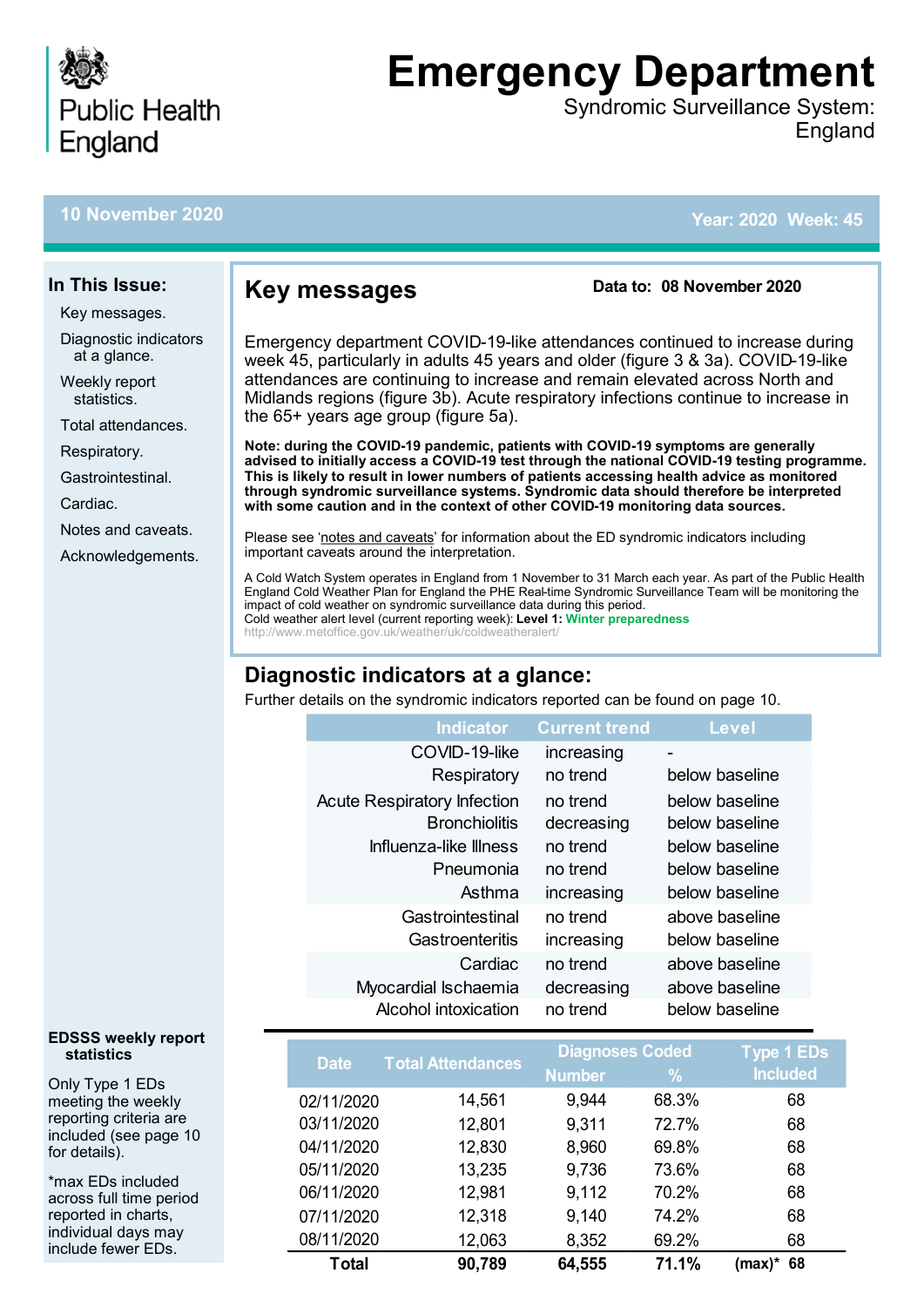#### **1: Total attendances.**

Daily number of total attendances recorded, across the EDSSS network.

The entry of new ED(s) is marked by a vertical **red** line (see page 6 for inclusion criteria).

#### **2a: Daily attendances by age: numbers.**

Daily number of total attendances, by age group, recorded across the EDSSS network.

## **2b: Daily attendances by gender: numbers**

Daily number of total attendances by gender, recorded across the EDSSS network (shown as a 7 -day moving average). Please note: indeterminate gender is not shown due to small numbers





<1yr -----1-4yrs ---- 5-14yrs ---- 15-44yrs ----- 45-64yrs --- >=65yrs

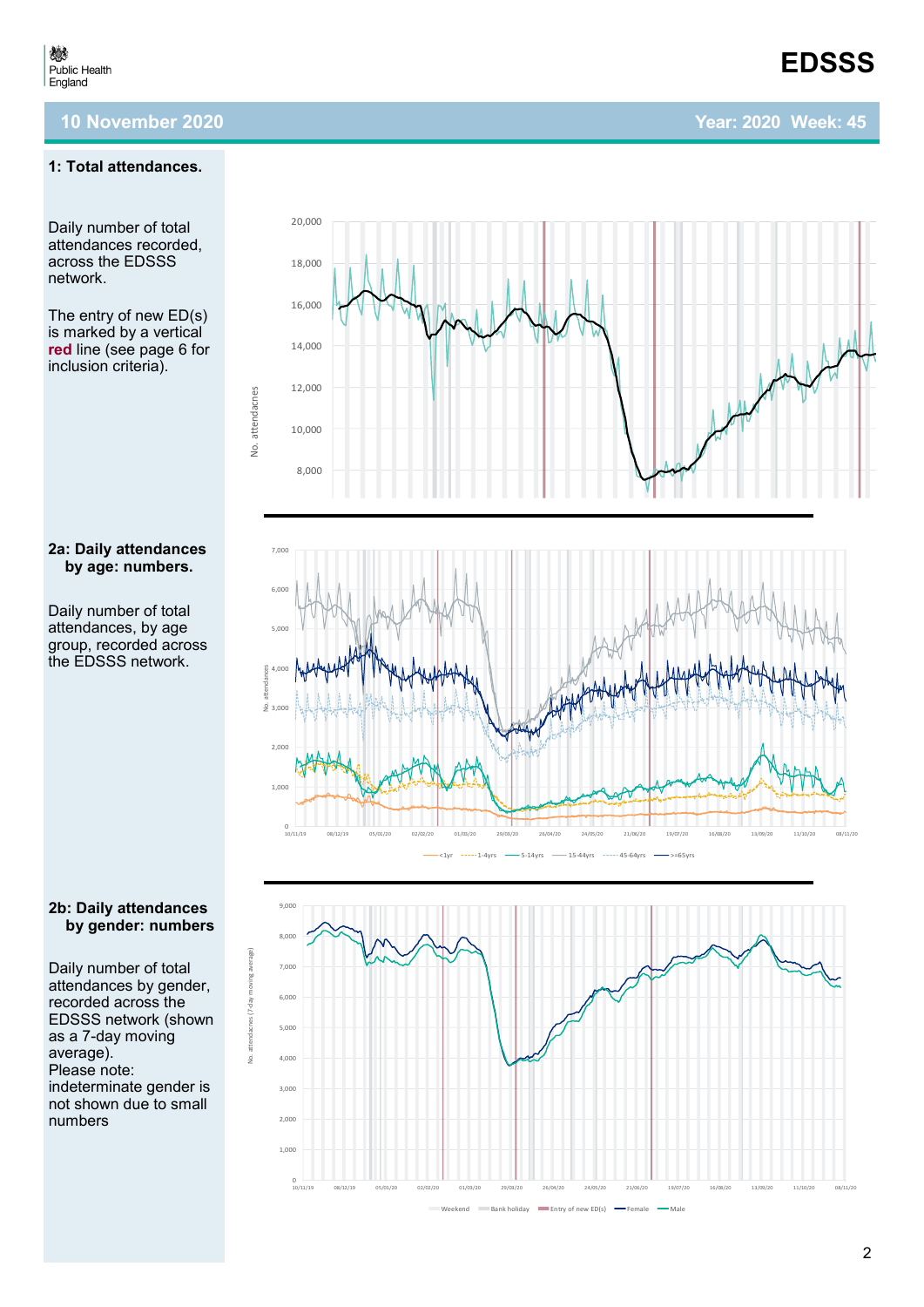**Year: 2020 Week: 45**

## **10 November 2020**

#### **3: COVID -19 -like.**

<span id="page-2-0"></span>戀 Public Health<br>England

Daily number of attendances recorded as COVID-19-like attendances across the EDSSS network.



#### **3a: COVID -19 -like by age group.**

7 day moving average of COVID-19-like attendances within each age group.



#### **3b: COVID -19 -like by PHE Centre**

Daily attendances and 7 day moving average of COVID-19-like attendances within each PHE Centre (with the number of EDs included at the start and end of each time series). Please see 'notes and [caveats](#page-9-0) ' for information on how EDs are selected for<br>inclusion each week. inclusion each week. 0

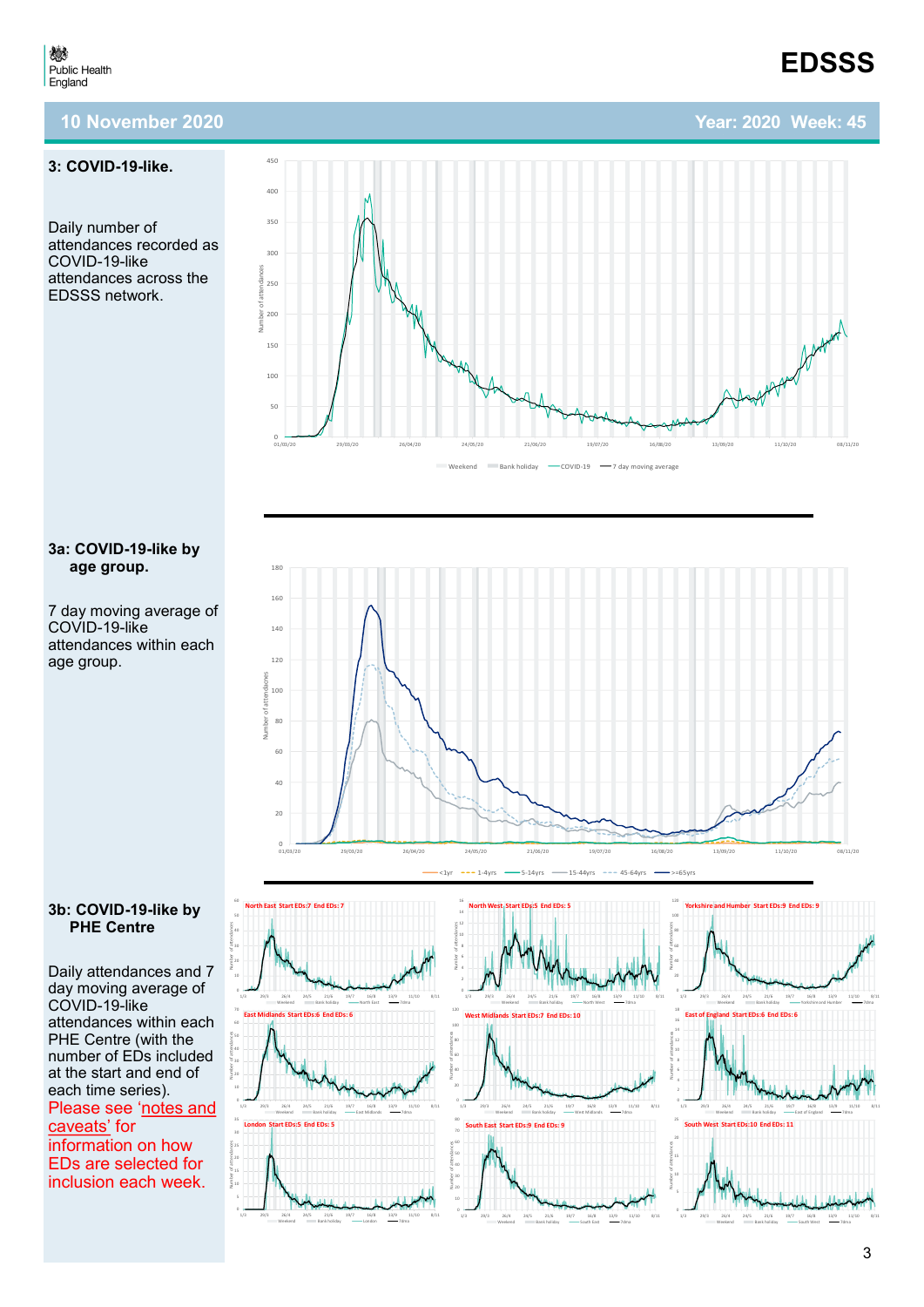## **Year: 2020 Week: 45**

**EDSSS**

#### **4: Respiratory.**

Daily number of attendances recorded as respiratory attendances across the EDSSS network.



Daily number of all attendances recorded as acute respiratory infection attendances across the EDSSS network.



7 day moving average of ARI attendances within each age group.





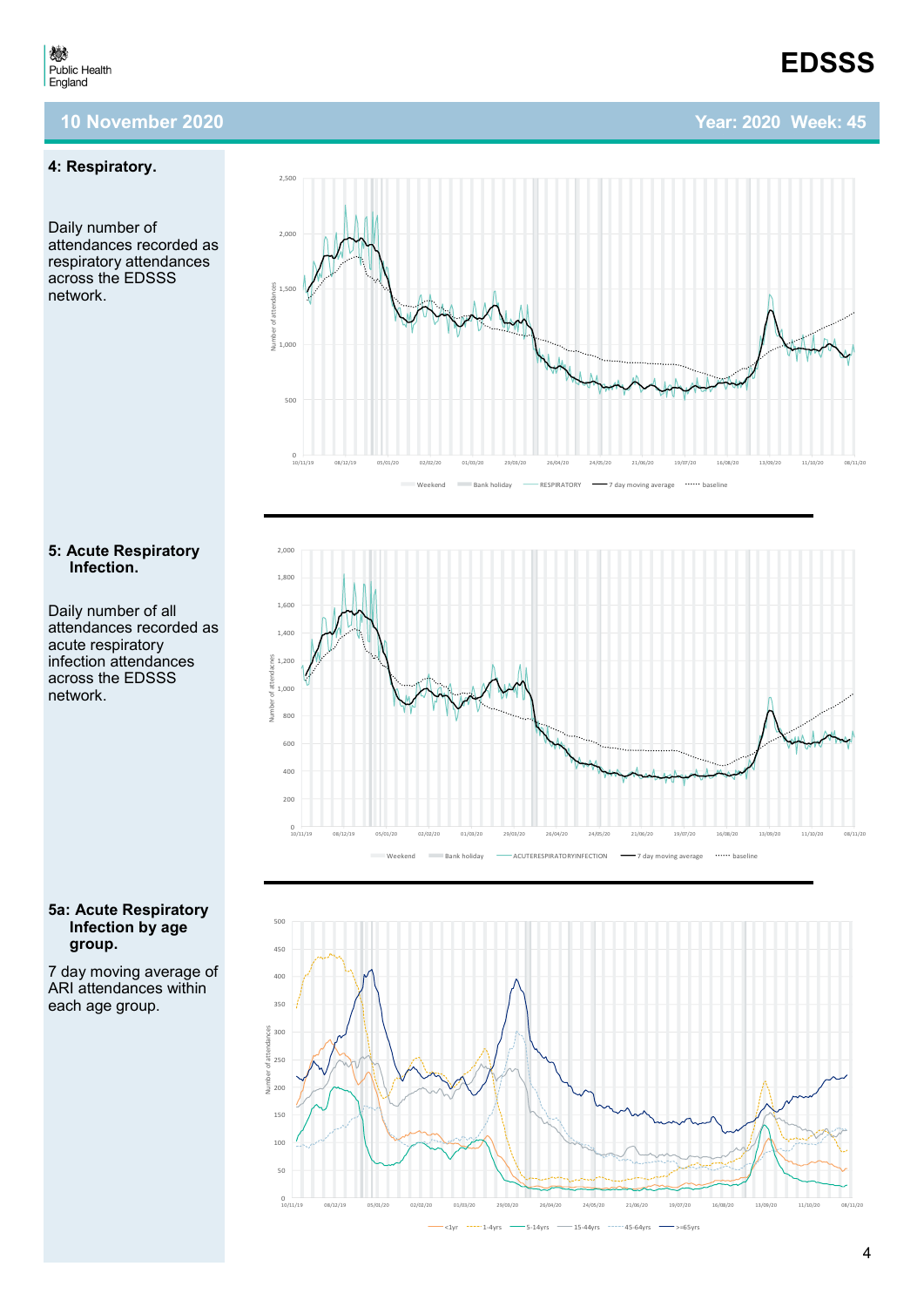#### **6: Bronchiolitis/ bronchitis.**

Daily number of attendances recorded as bronchiolitis/ acute bronchitis attendances across the EDSSS network.

#### **6a: Bronchiolitis/ bronchitis by age group**

7 day moving average of bronchiolitis/ bronchitis attendances within each age group.



Daily number of attendances recorded as influenza-like illness attendances across the EDSSS network.







## **Year: 2020 Week: 45**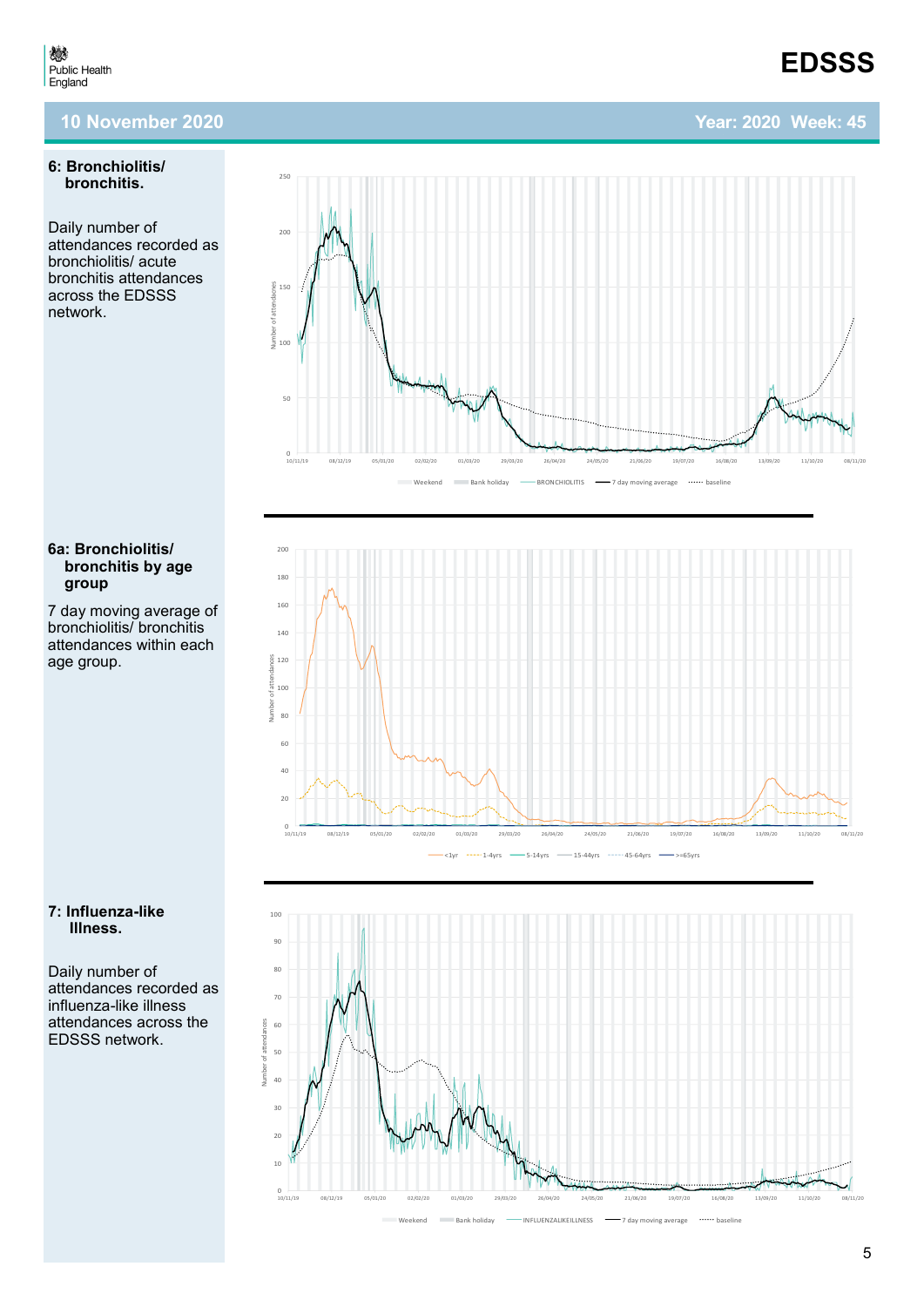# **EDSSS**

## **Year: 2020 Week: 45**

#### **7a: Influenza-like illness by age group**

7 day moving average of ILI attendances within each age group.



## **8: Pneumonia.**

Daily number of attendances recorded as pneumonia attendances across the EDSSS network.



7 day moving average of pneumonia attendances within each age group.



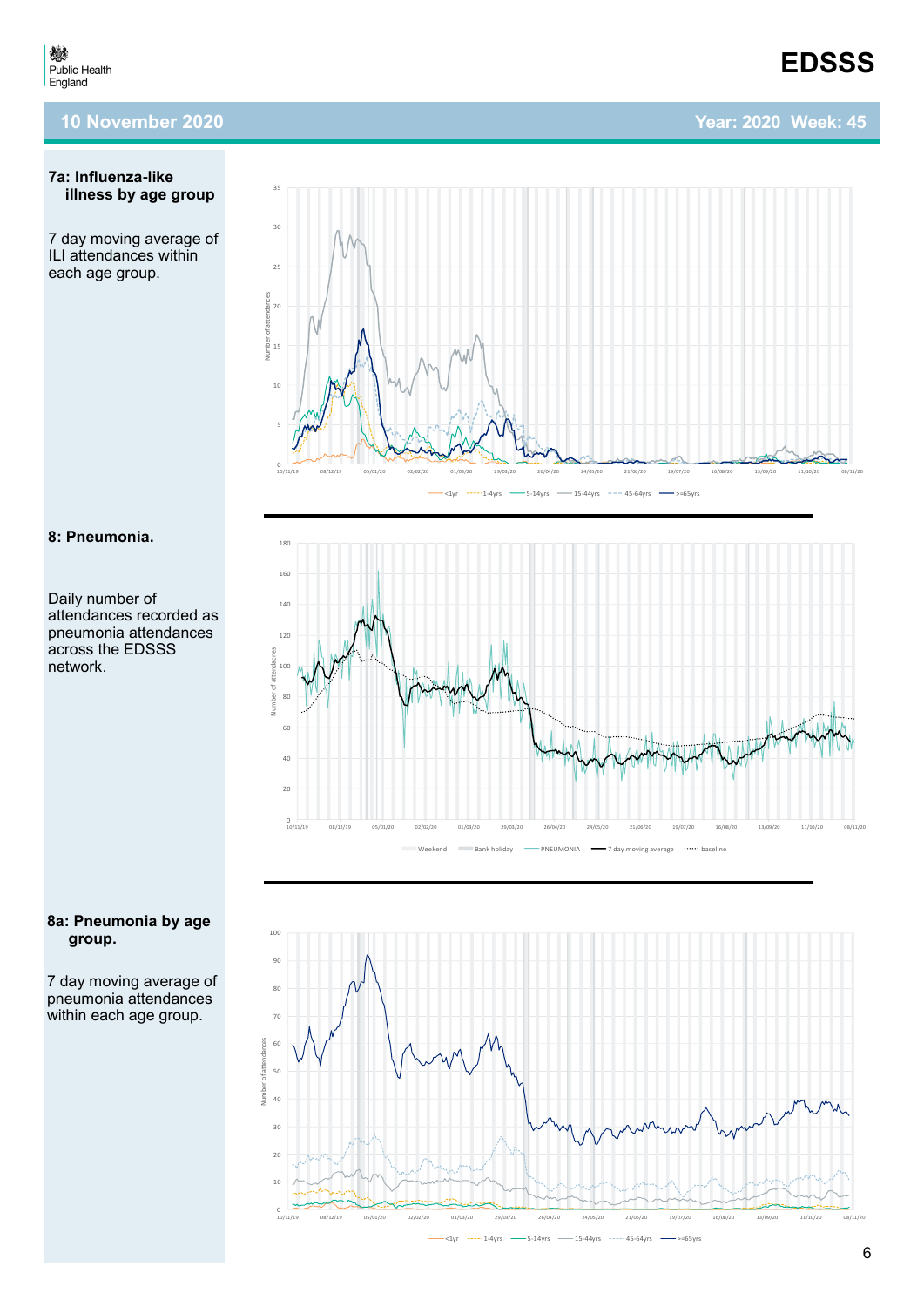## <span id="page-6-0"></span>**9: Asthma.**

Daily number of attendances recorded as asthma/wheeze/ difficulty breathing attendances across the EDSSS network.

#### **9a: Asthma by age group.**

7 day moving average of asthma attendances within each age group.





## **Intentionally left blank**

## **EDSSS**

## **Year: 2020 Week: 45**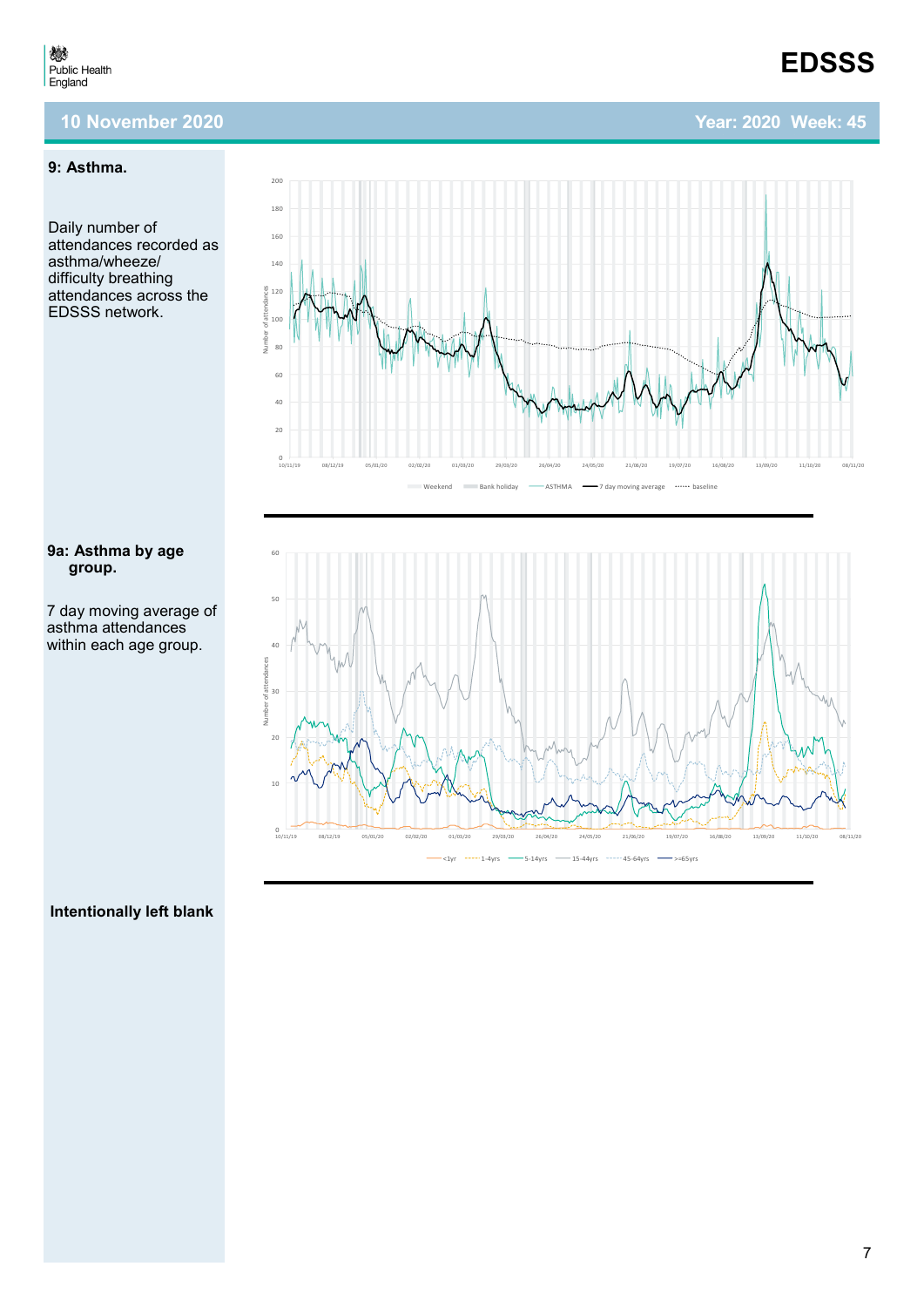## **10: Gastrointestinal.**

Daily number of attendances recorded as gastrointestinal attendances across the EDSSS network.



 $^{\circ}$ 100 200

<sub>30</sub> 400

500  $60$ 

700  $800$  $900$ 

Daily number of attendances recorded as gastroenteritis attendances across the EDSSS network.



7 day moving average of gastroenteritis attendances within each age group.





Weekend **Bank holiday — GASTROINTESTINAL —** 7 day moving average **baseline** 

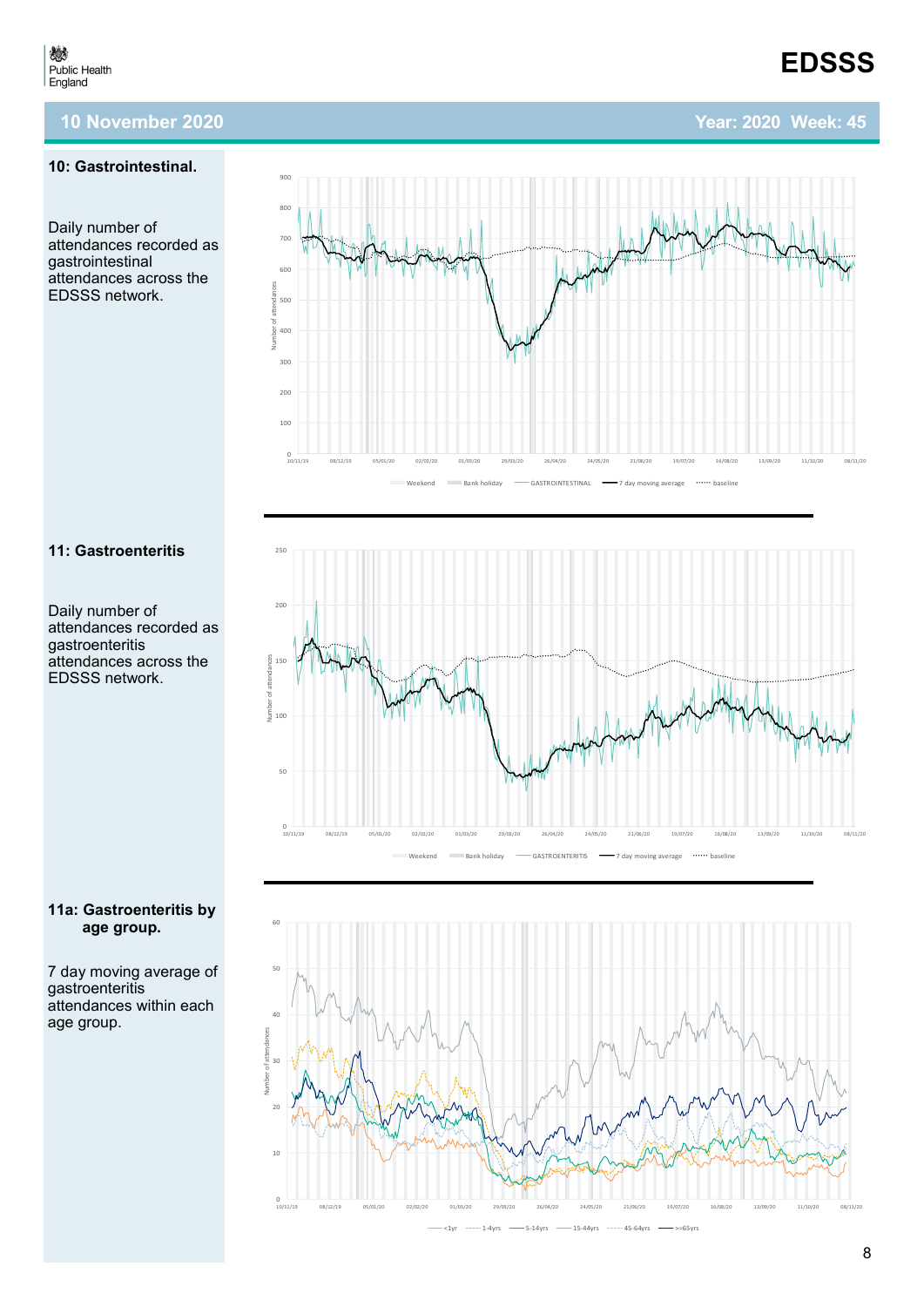700

## **12: Cardiac.**

Daily number of attendances recorded as cardiac attendances across the EDSSS network.

#### **13: Myocardial Ischaemia.**

Daily number of attendances recorded as myocardial ischaemia attendances across the EDSSS network.



Daily percentage of all attendances recorded as acute alcohol intoxication attendances across the EDSSS network.